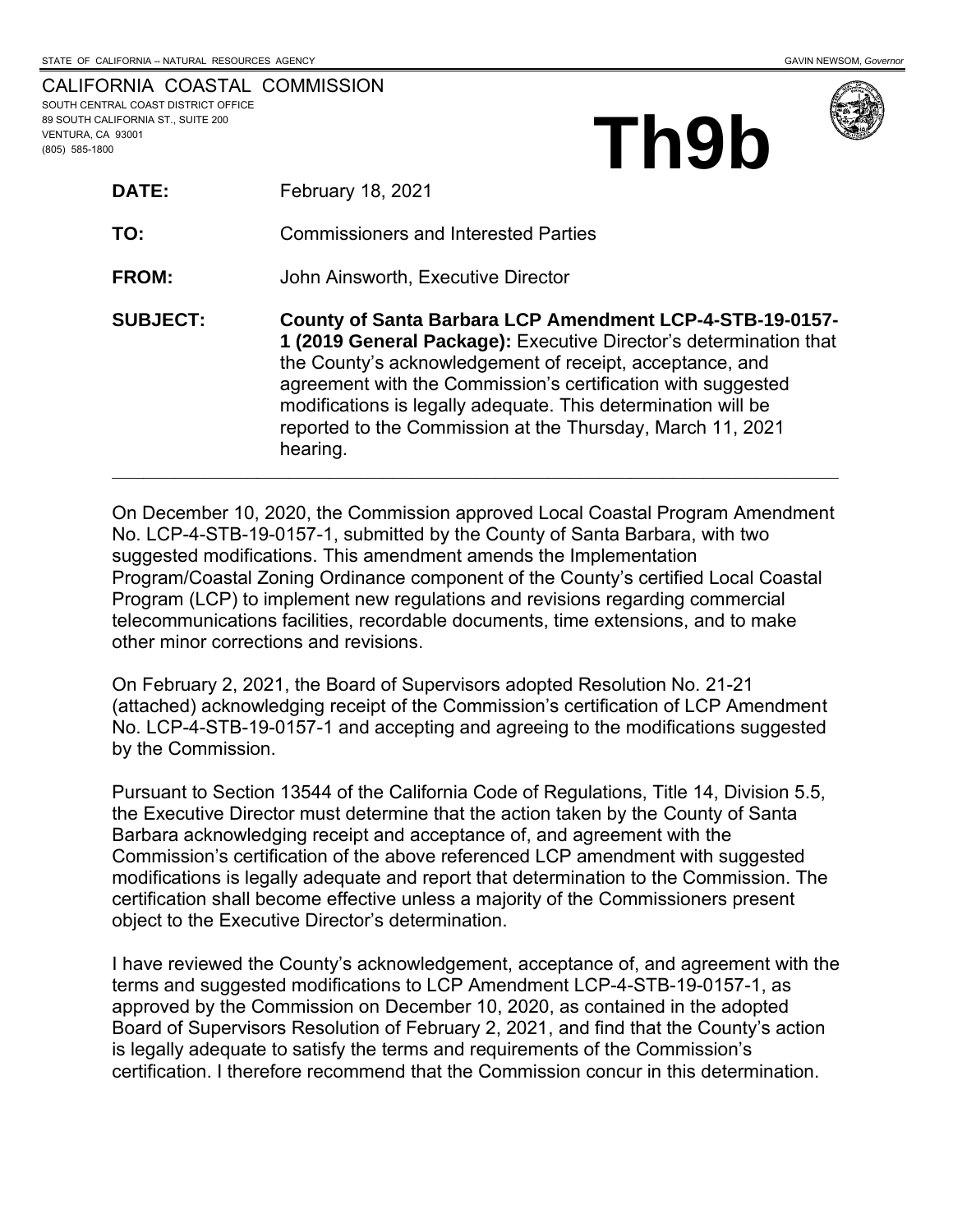

## **County of Santa Barbara** Planning and Development

**Lisa Plowman, Director** Jeff Wilson, Assistant Director Steve Mason, Assistant Director

February 17, 2021

John Ainsworth, Executive Director California Coastal Commission South Central Coast Area 89 South California Street, Suite 200 Ventura, California 93001

Re: Case No. LCP-4-STB-19-0157-1 (2019 General Package Ordinance Amendment)

Dear Mr. Ainsworth:

On behalf of Santa Barbara County, the Board of Supervisors adopted and executed Resolution No. 21-21 (enclosed) acknowledging receipt of the California Coastal Commission's resolution of certification with suggested modifications and accepting and agreeing to the modifications through amendment of the Coastal Land Use Plan and Implementation Program (Coastal Zoning Ordinance) as required by Section 13544(a) of the California Coastal Commission's Administrative Regulations, and agreeing to issue Coastal Development Permits consistent with the modifications of Ordinance No. 5095 as certified by the California Coastal Commission, Amendment Case No. LCP-4-STB-19-0157-1 (2019 General Package Ordinance Amendment).

Thank you for your assistance with this project. Please contact me at (805) 568-3543 if you have any questions.

Sincerely,

Julie L. Harris, Senior Planner Planning and Development Department

Enclosure: Santa Barbara County Resolution No. 21-21

G:\GROUP\COMP\Coastal Commission Submittals\2019\1st Submittal\2019 General Package Ordinance Amendment\Letter Transmitting Resolution.docx

123 E. Anapamu Street, Santa Barbara, CA 93101 **∙** Phone: (805) 568-2000 **∙** FAX: (805) 568-2030 624 W. Foster Road, Santa Maria, CA 93455 **∙** Phone: (805) 934-6250 **∙** FAX: (805) 934-6258 www.sbcountyplanning.org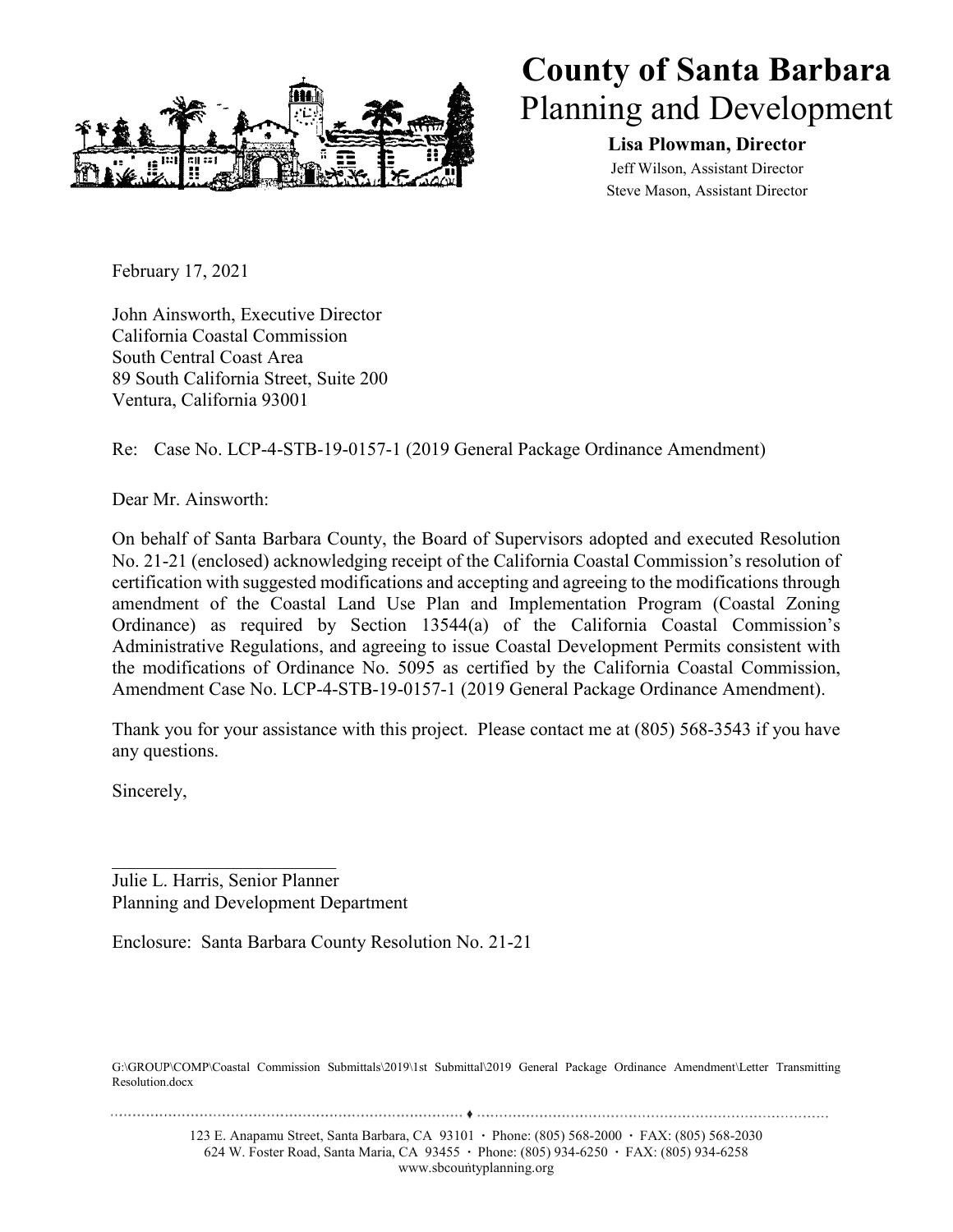## **ATTACHMENT 2**

## RESOLUTION OF THE BOARD OF SUPERVISORS COUNTY OF SANTA BARBARA, STATE OF CALIFORNIA

IN THE MATTER OF APPROVING AN AMENDMENT  $\lambda$ TO THE SANTA BARBARA COUNTY LOCAL COASTAL) PROGRAM TO AMEND THE COASTAL ZONING  $\mathcal{E}$ ORDINANCE, ARTICLE II OF CHAPTER 35, ZONING,  $\mathcal{L}$ OF THE SANTA BARBARA COUNTY CODE,  $\mathcal{E}$ REGARDING THE 2019 GENERAL PACKAGE )))) ORDINANCE AMENDMENT AS MODIFIED BY THE CALIFORNIA COASTAL COMMISSION.

RESOLUTION NO.  $21-21$ 

Case Nos: 19ORD-00000-00005

## WITH REFERENCE TO THE FOLLOWING:

- Whereas on December 10, 2019, the Board of Supervisors of the County of Santa Barbara approved  $A_{\cdot}$ an amendment to the County's Local Coastal Program by amending the Coastal Zoning Ordinance, Article II of Chapter 35, Zoning, of the County Code, regarding the 2019 General Package Ordinance Amendment (Ordinance No. 5095, Case No. 19ORD-00000-00005);
- $C_{\cdot}$ Whereas on December 19, 2019, the Board of Supervisors of the County of Santa Barbara, by Resolution No. 19-319 submitted said amendment for consideration and certification to the California Coastal Commission;
- Whereas on December 10, 2020, the California Coastal Commission approved a resolution of  $E_{\cdot}$ certification with suggested modifications for this amendment to the County's Local Coastal Program (Coastal Commission Case No. LCP-4-STB-19-0157-1); and
- F. Whereas the Board of Supervisors finds the suggested modifications to be acceptable.

NOW THEREFORE, IT IS HEREBY RESOLVED AS FOLLOWS:

- $1.$ The above recitations are true and correct.
- The Board of Supervisors (a) acknowledges receipt of the California Coastal Commission's  $2.$ resolution of certification with suggested modifications and accepts and agrees to the modifications through amendment of the Local Coastal Program including the Implementation Program (Article II Coastal Zoning Ordinance) as required in Section 13544(a) of the California Coastal Commission's Administrative Regulations, and (b) agrees to issue Coastal Development Permits for the total area included in the certified Local Coastal Program consistent with the modification of Ordinance No. 5095 that the California Coastal Commission certified.
- 3. The Board of Supervisors will submit this acknowledgment to the California Coastal Commission to demonstrate conformity with the provisions of the California Coastal Commission's action to certify the amendment to the Local Coastal Program in compliance with Section 13544(b) of the California Coastal Commission's Administrative Regulations.